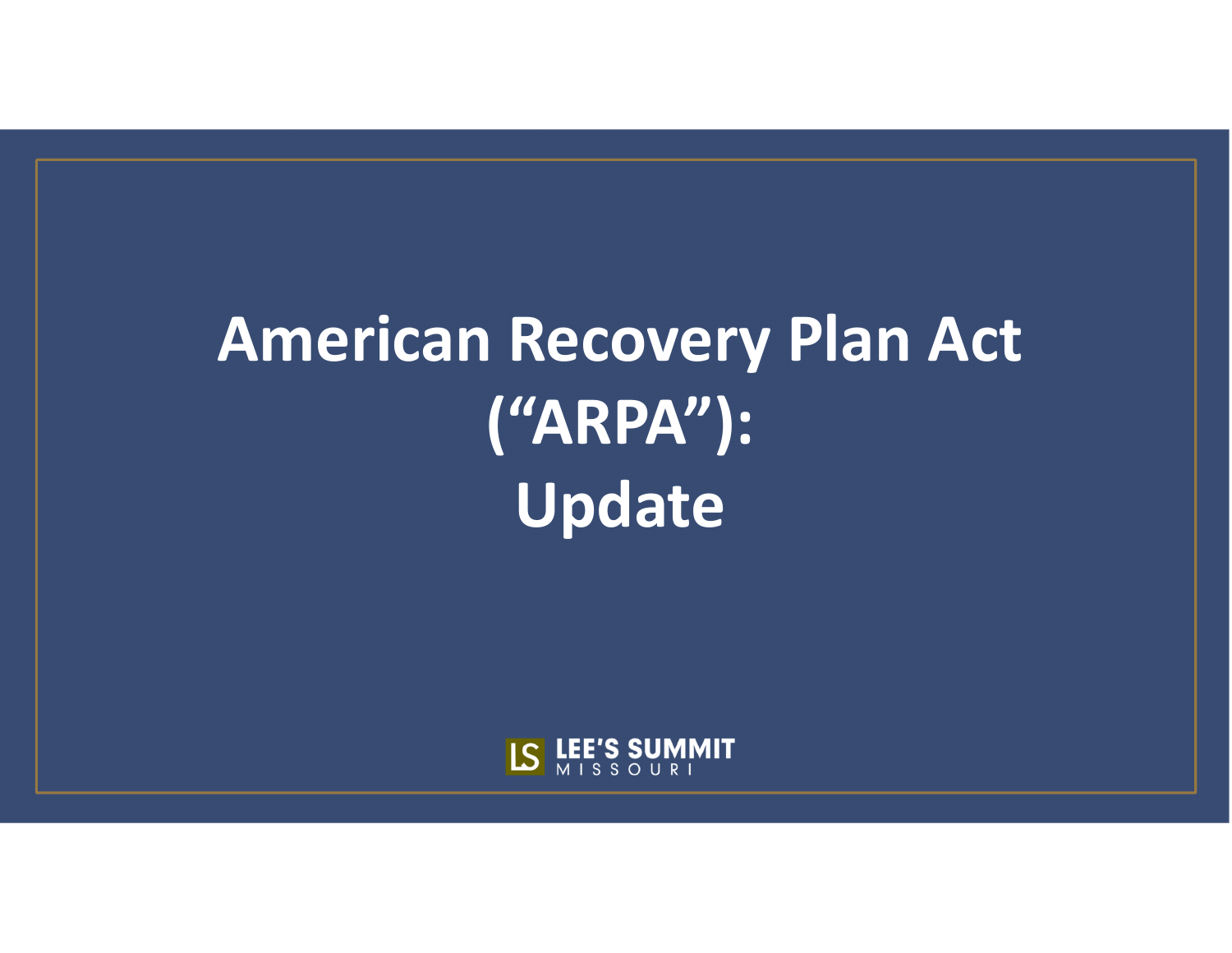# ARPA

- Established the Coronavirus State and Local Fiscal Recovery Funds
- Appropriated \$130.2 Billion
- Distribution based on HUD Formulas –Lee's Summit was appropriated \$8,310,882

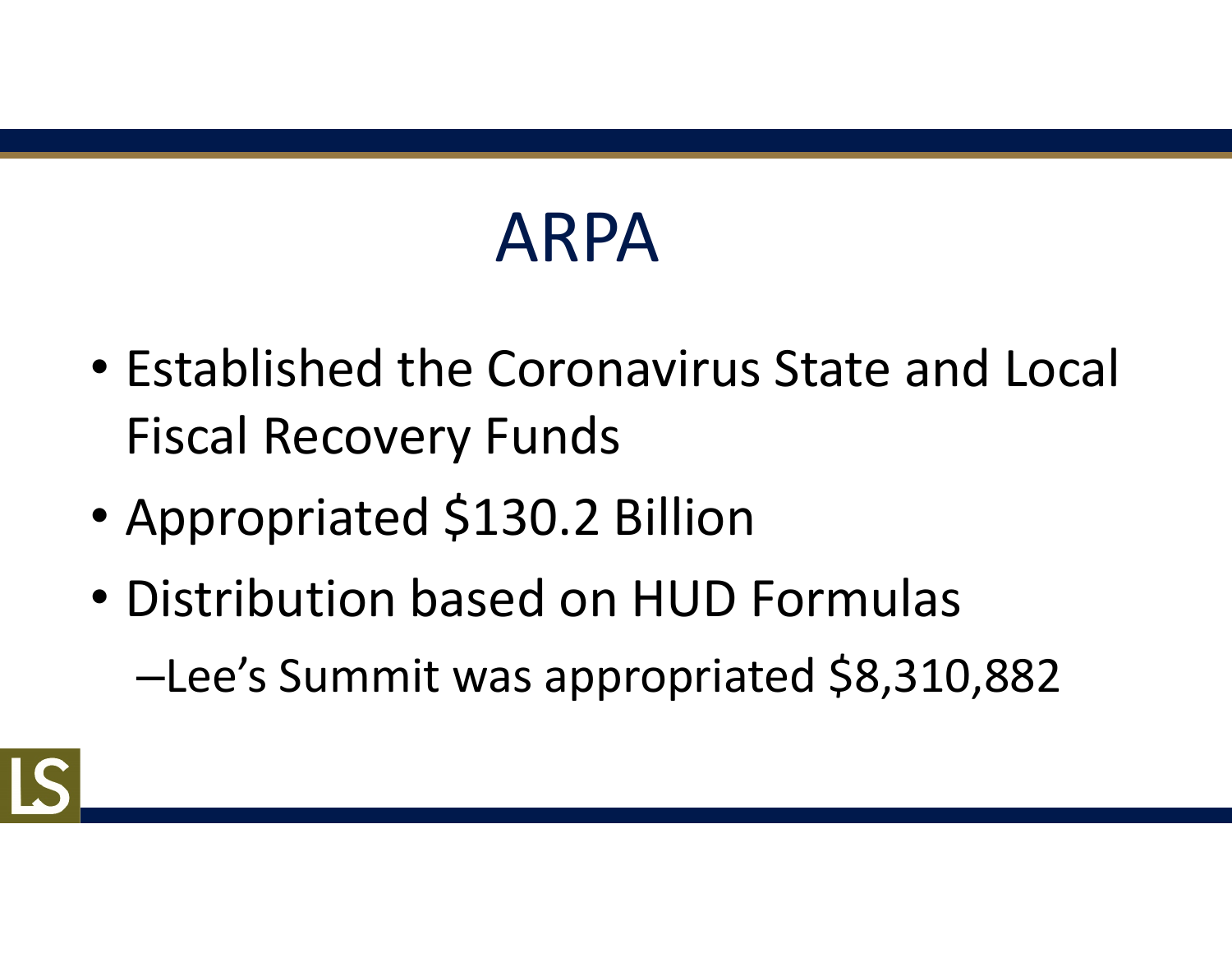# Use of Funds

- Federal Intent is to mitigate the fiscal effect stemming from COVID-19
	- Mitigation and response to COVID-19
	- Negative economic impacts of COVID-19
	- Provide premium pay to "eligible workers" of the City that are performing "essential work" or providing "grants to eligible employers" that have such workers
	- **Recoup revenue losses "due to COVID-19" The provision of Government Services**
	- Necessary investments in water, sewer, or broadband infrastructure
- Costs must be incurred between March 3, 2021 and December 31, 2024

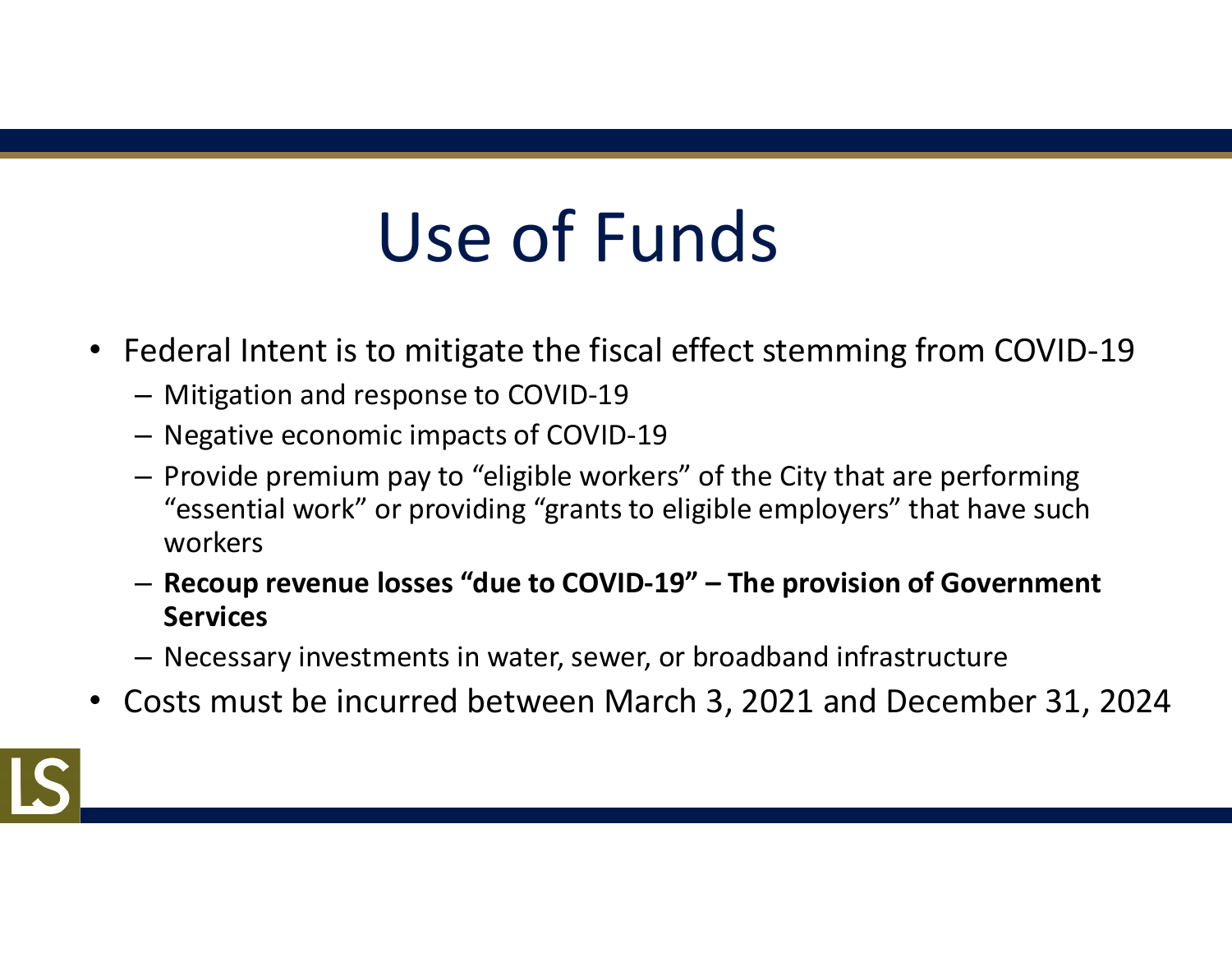# Project Criteria

- Primary Strategic Plan Element
- Quality of Life Impact
	- High, Medium, Low
- Population Served
	- Citizens, Businesses, Employees
- Population Reach
	- Community, Segment, Individuals
	- Organization, Department, Individuals
- Useful Life
	- Short, Medium, Long
- Revenue Impact
	- New revenue, cost savings, no impact
- On-going expenditures
	- Yes, No

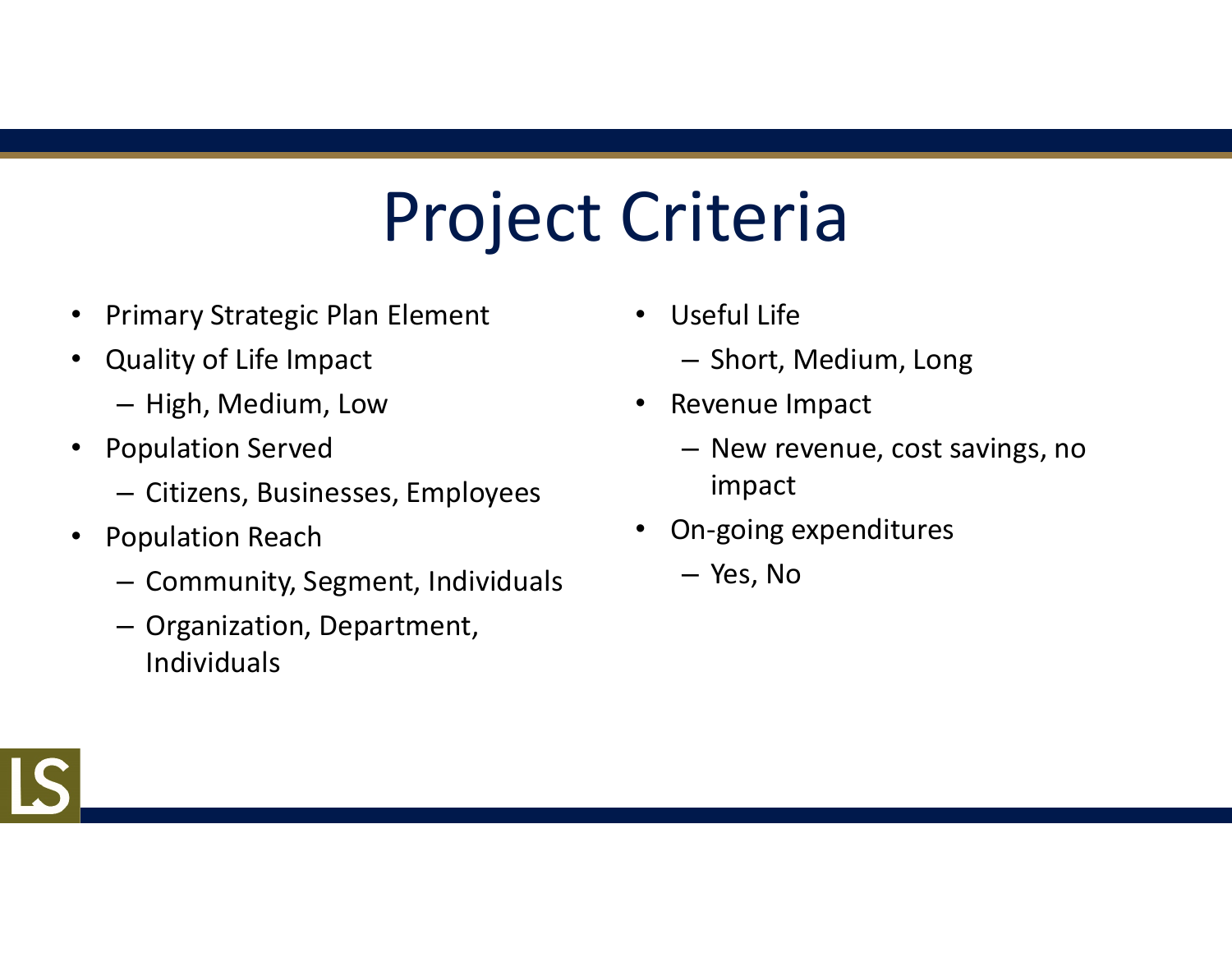# Project List

- Available Funds
	- \$8,310,882 Total Allocation
- Over 80 Projects Submitted
- Estimated over \$32 million
- Categories
	- Equipment 4 (\$300,000)
	- Infrastructure 28 (\$22,700,000)
	- Network 22 (\$2,500,000)
	- $-$  Parks  $-11$  (\$2,200,000)
	- Programs 10 (\$4,100,000)
	- $-$  Software  $-4$  (\$130,000)
	- Studies 2 (\$150,000)

|                                     | Primary Strategic Plan Element | Quality of Life Impact | Population Served | <b>Population Reach</b> | Useful Life | Revenue Impact | On-Going Expenditures | <b>Total</b> |  |
|-------------------------------------|--------------------------------|------------------------|-------------------|-------------------------|-------------|----------------|-----------------------|--------------|--|
|                                     |                                |                        |                   |                         |             |                |                       |              |  |
|                                     |                                |                        |                   |                         |             |                |                       |              |  |
| Project A<br>Project B<br>Project C |                                |                        |                   |                         |             |                |                       |              |  |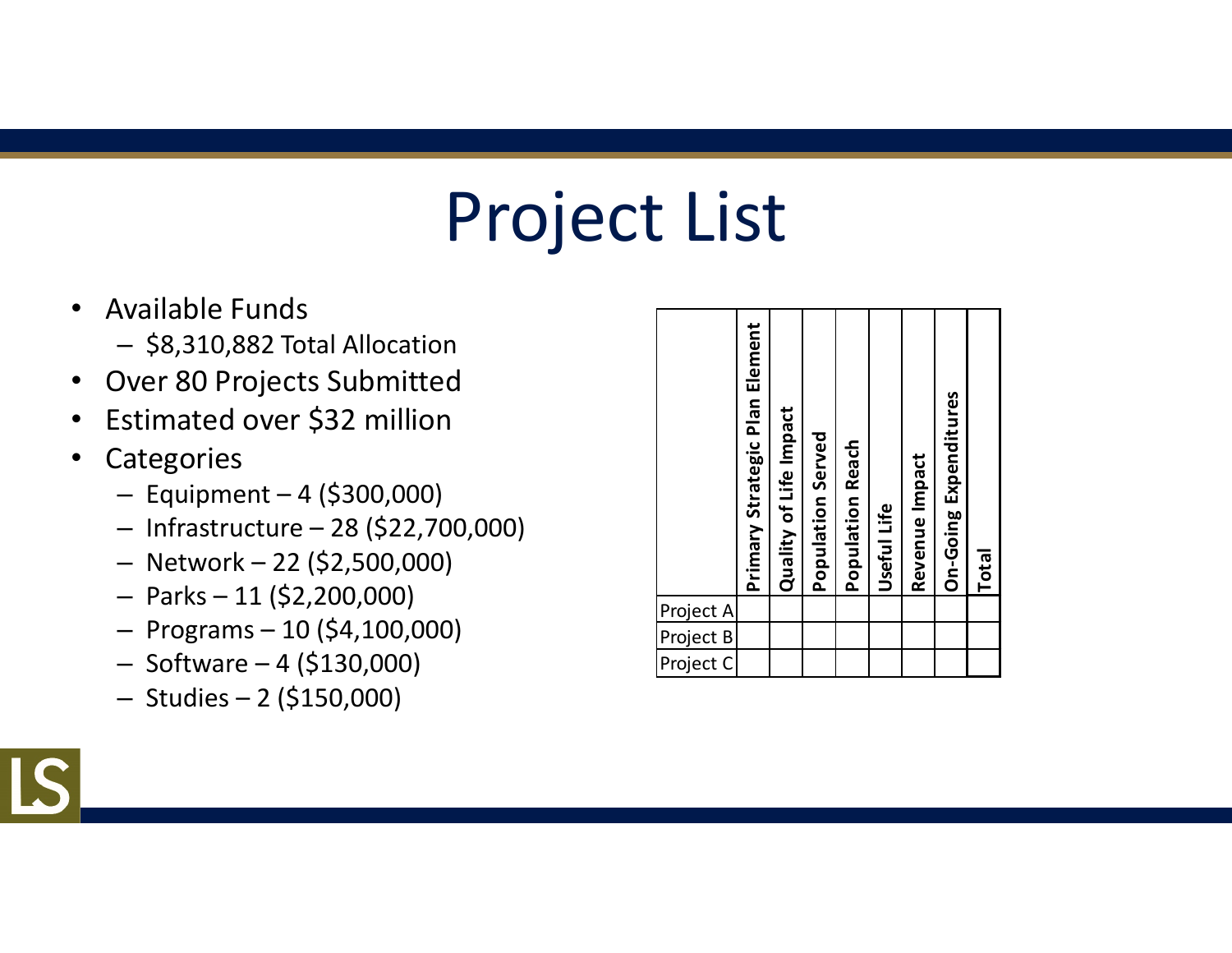## What we've learned

#### **Projects to be Removed**

- 3<sup>rd</sup> ST and US50 Not feasible due to timing
- Administrative Workflow Solution Other funding available
- Collection of New Construction Taxes Being performed internally
- Community Sewer Replacement Other funding available
- Establish City Health Department Determined not to move forward (12/7/21 CC Meeting)
- Hook Road Transmission Main Other funding available
- Jackson County Hilltop School Water Other funding available
- LS Robotics Buildings School District is moving forward
- Mental Health Co-Responder Expansion Other funding available
- Mobile Workstations for Investigations Funded through PSST
- Targeted Industries Study LSEDC is currently working on
- Thompson Road Water Main Extension Other funding available

#### **New Needs**

- Technology enhancements for improved service delivery
- Fire Station 4 & 5 Construction cost escalation
- Investment in Equipment Replacement Programs
- COVID-19 Additional expenses are still unknown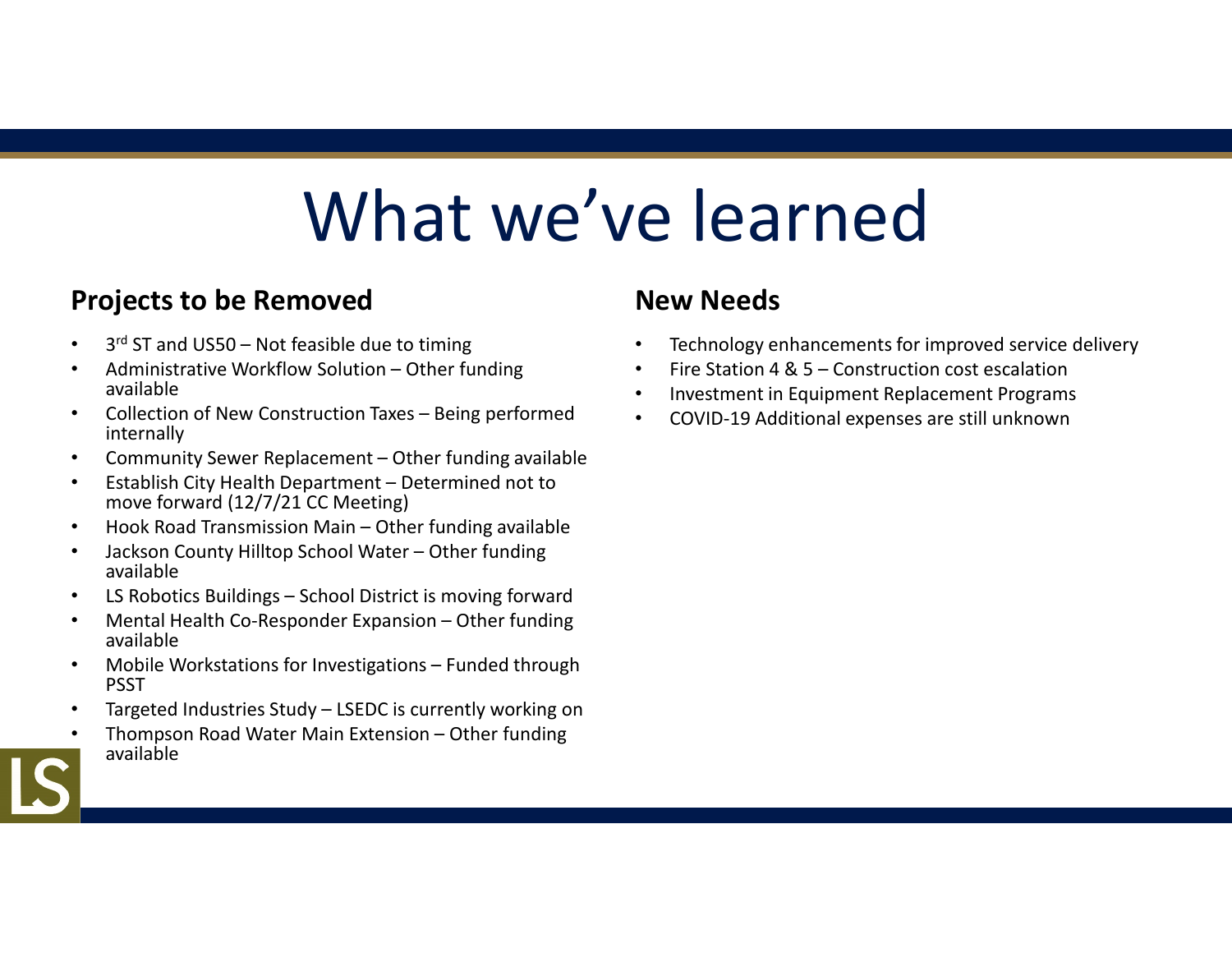### Scoring Summary

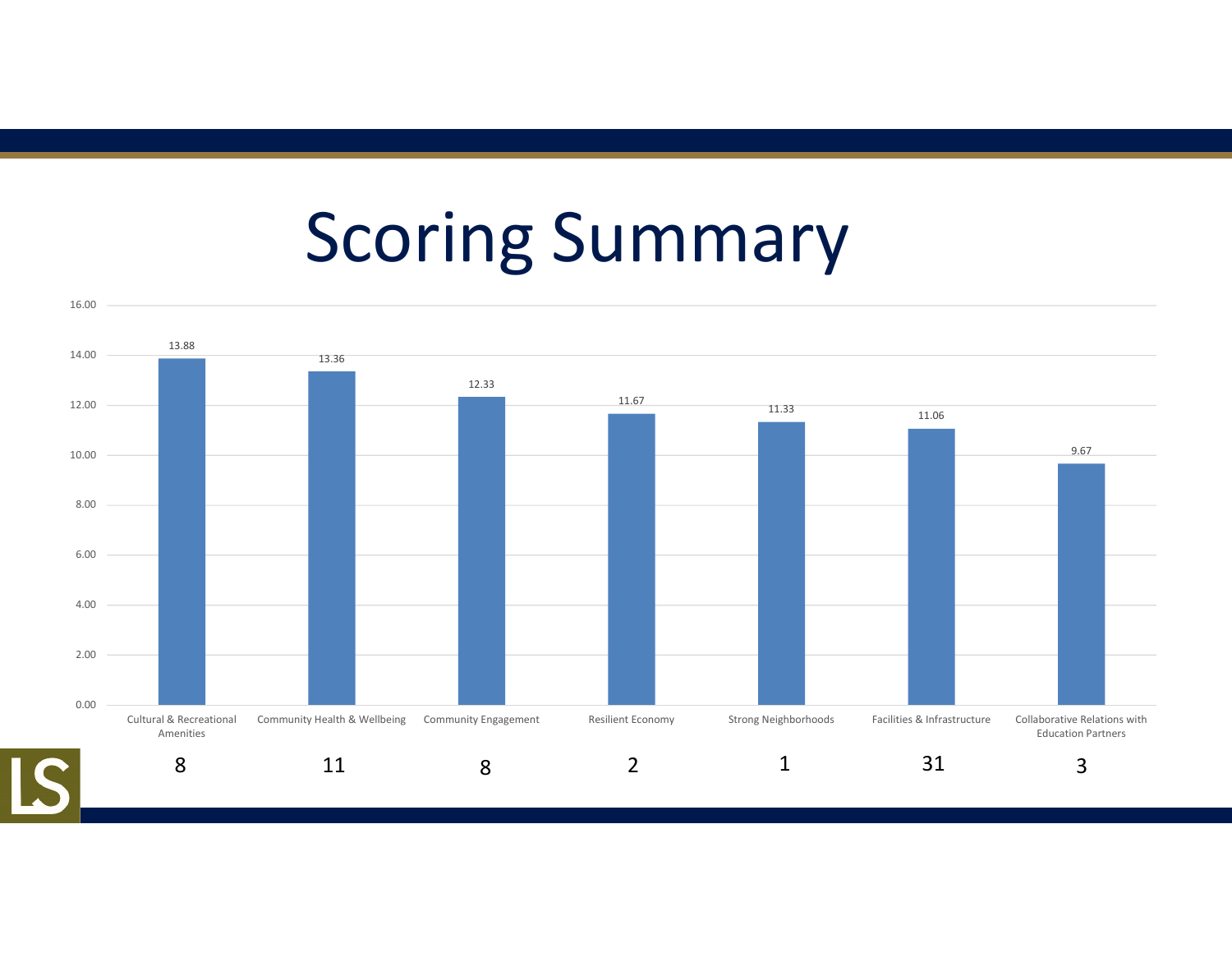## Cultural& Recreational Amenities



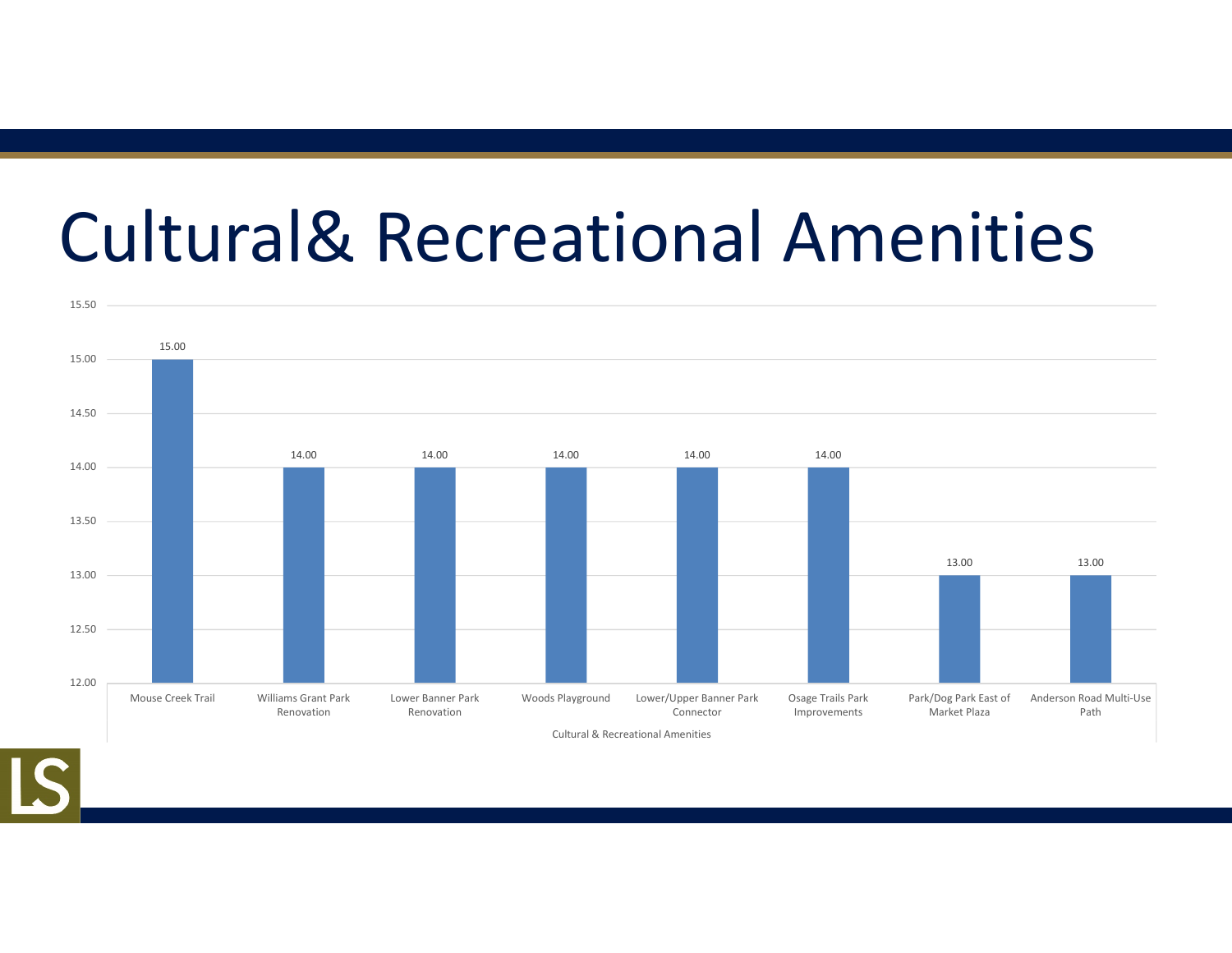# Community Health & Well-Being



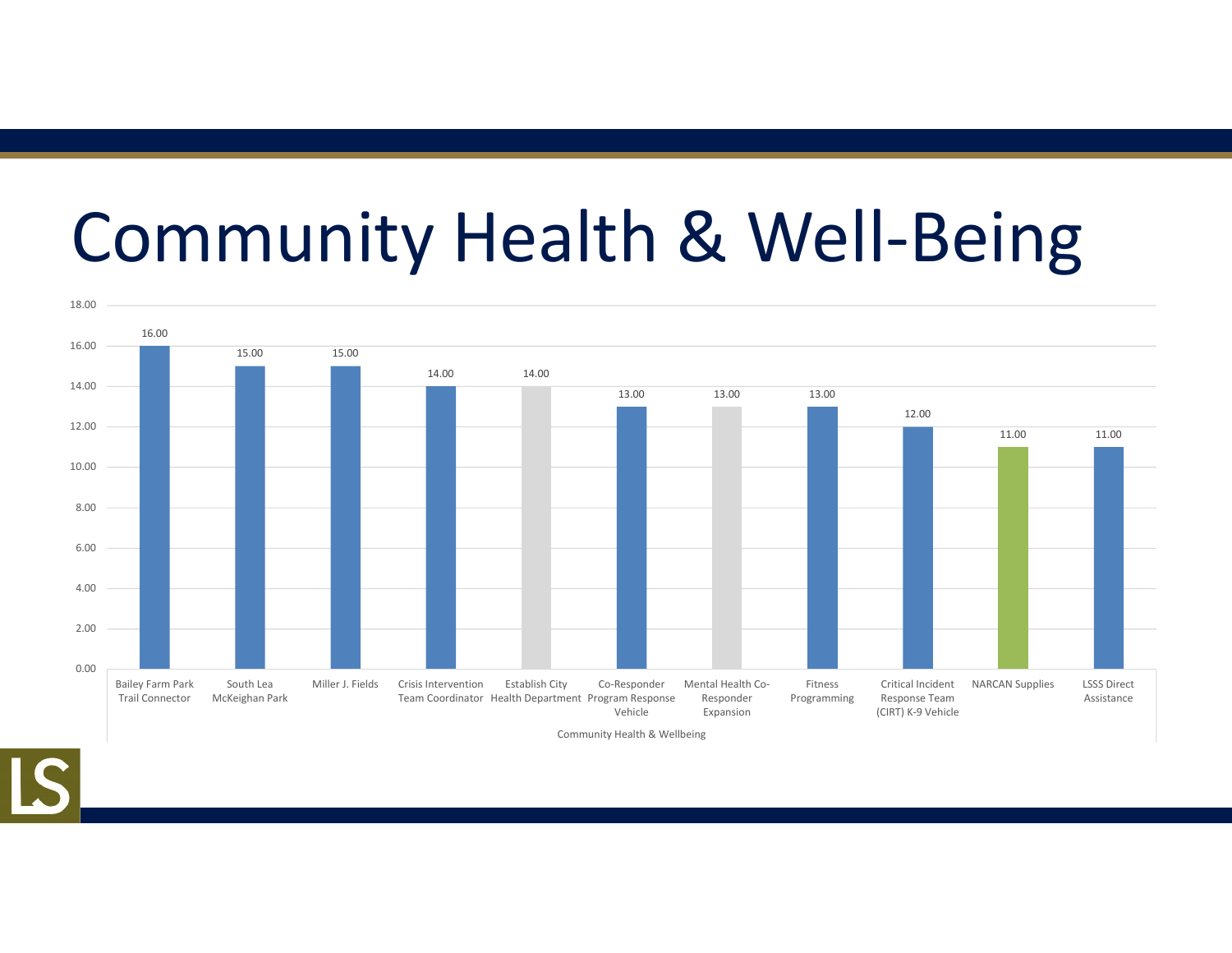#### Community Engagement

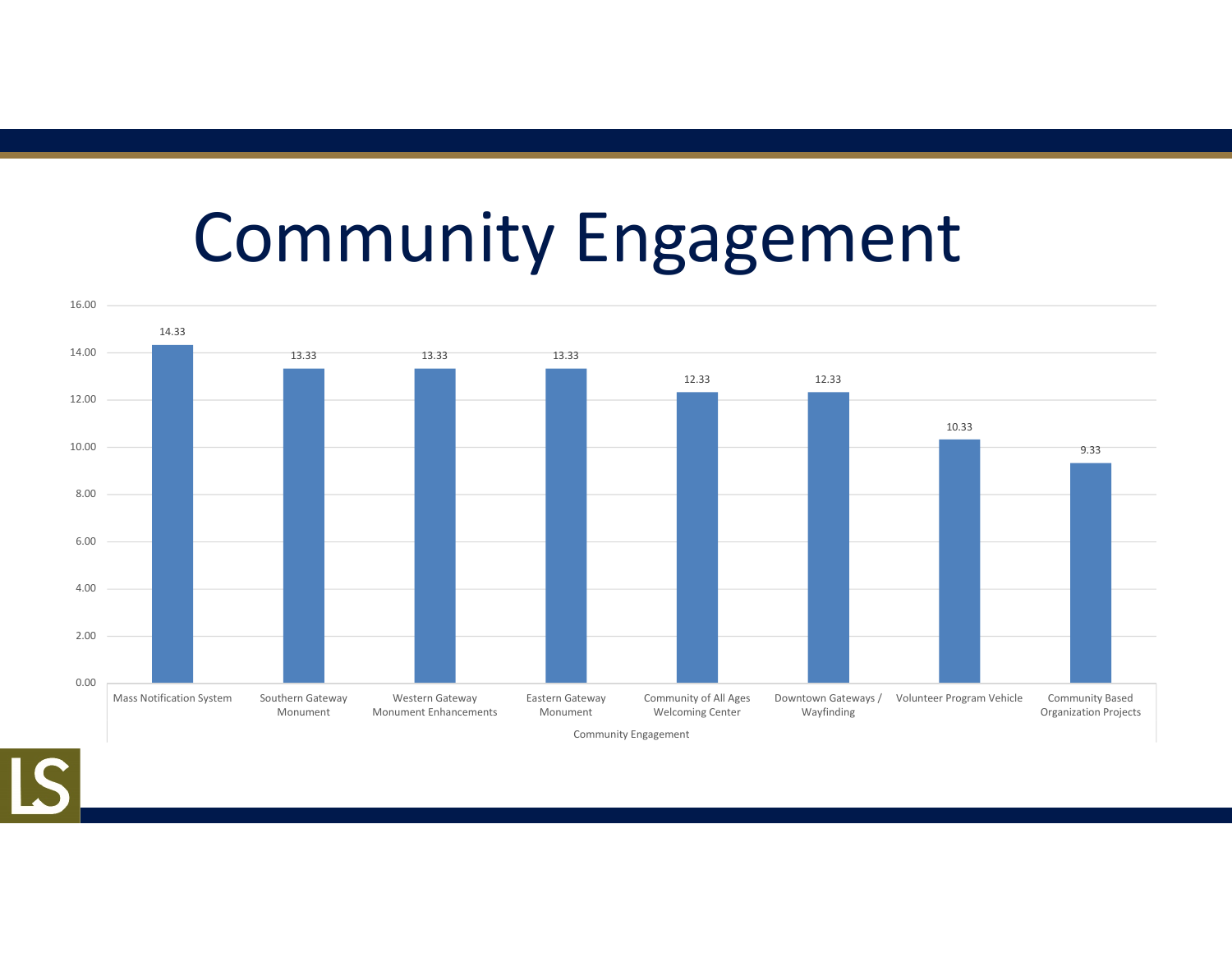#### Resilient Economy

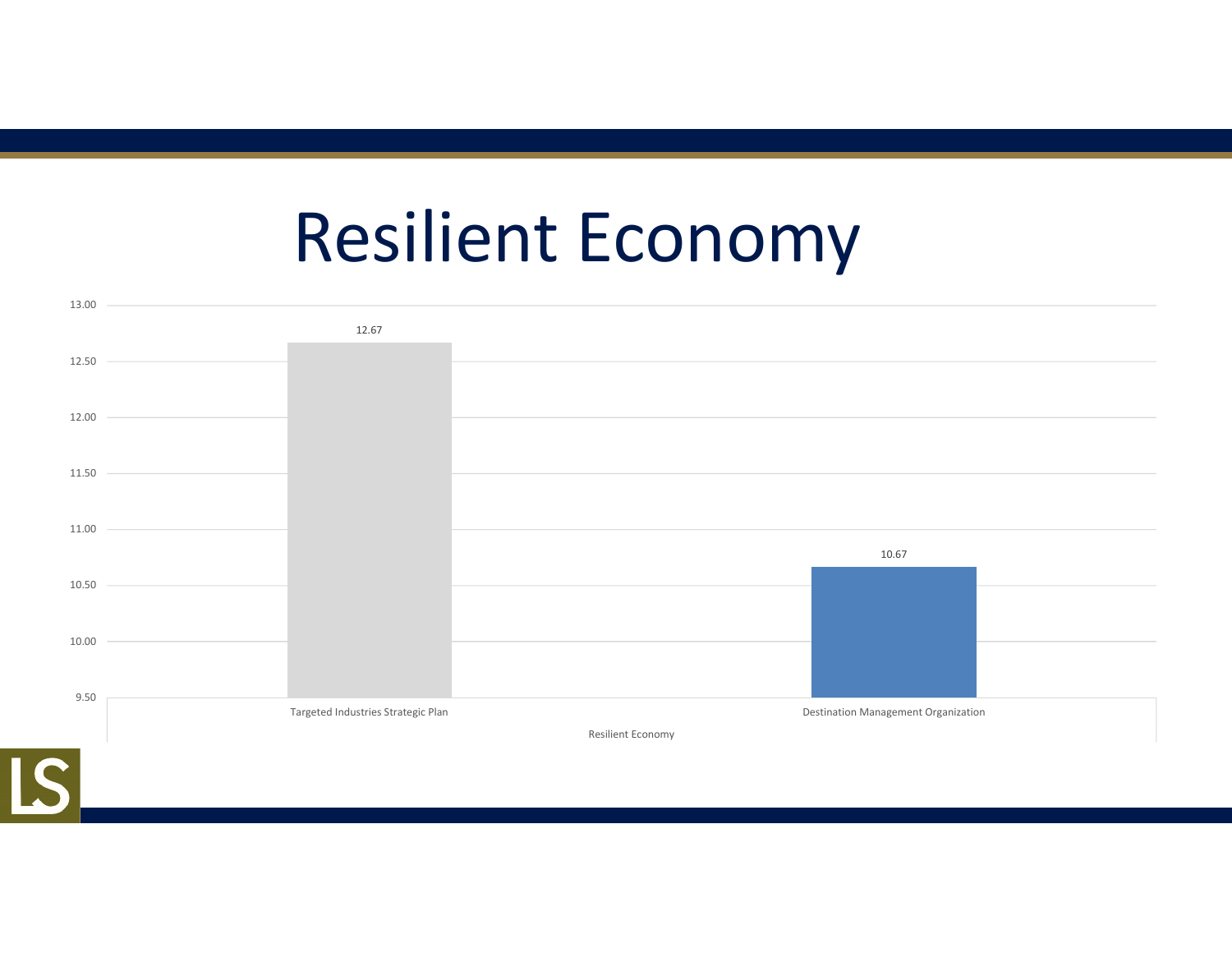## Strong Neighborhoods

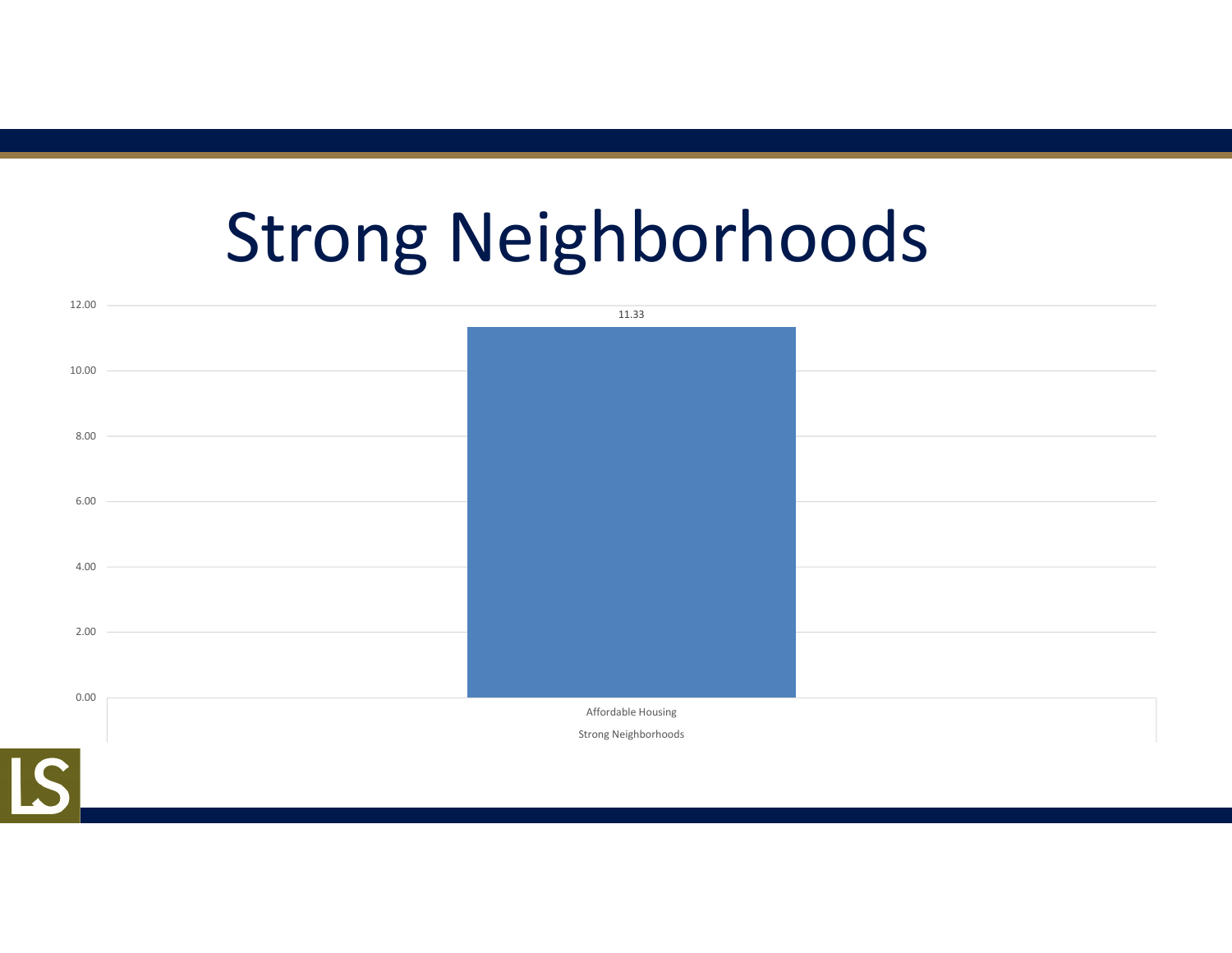#### Facilities & Infrastructure

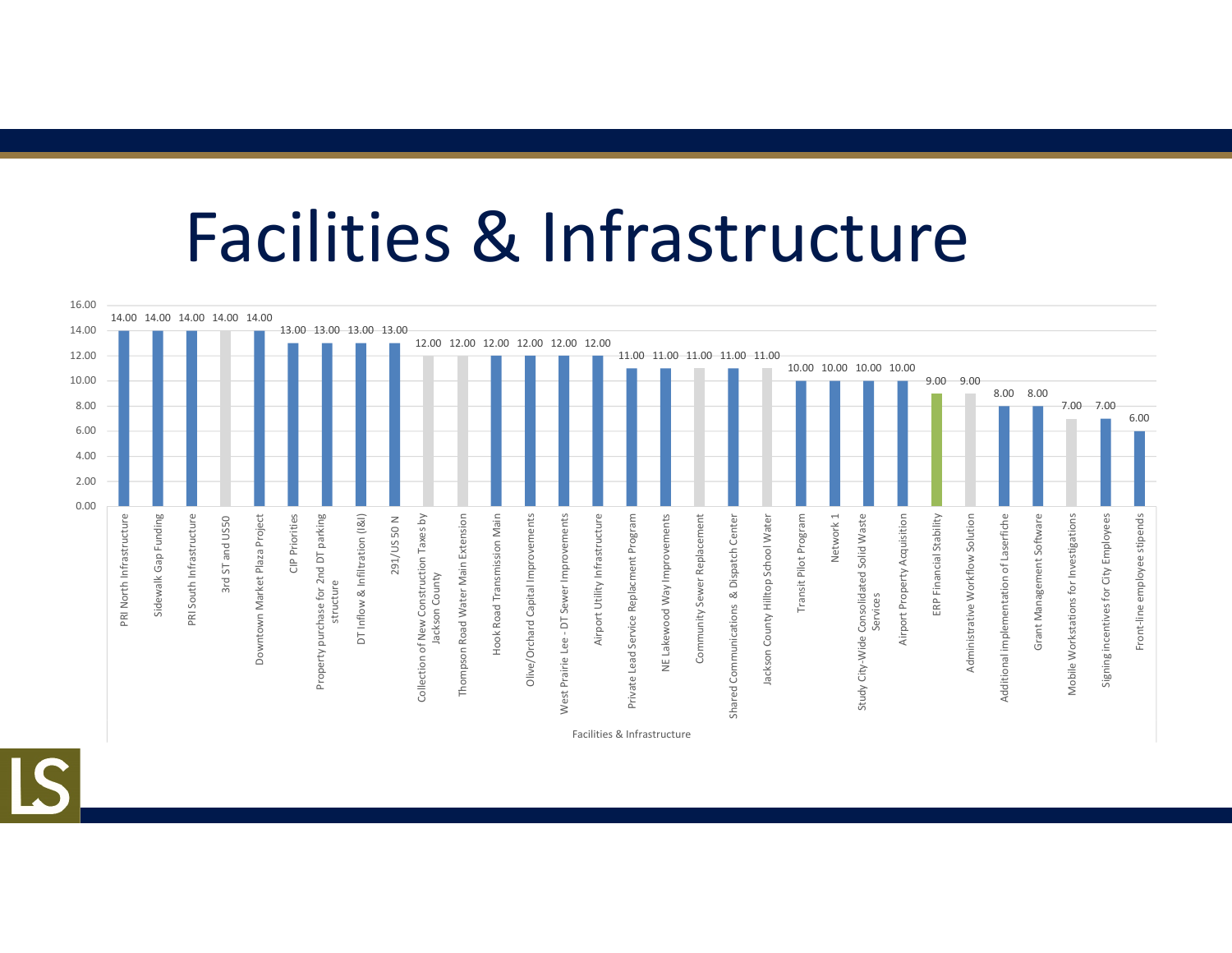#### Collaborative Relations w/ Education Partners 12.00

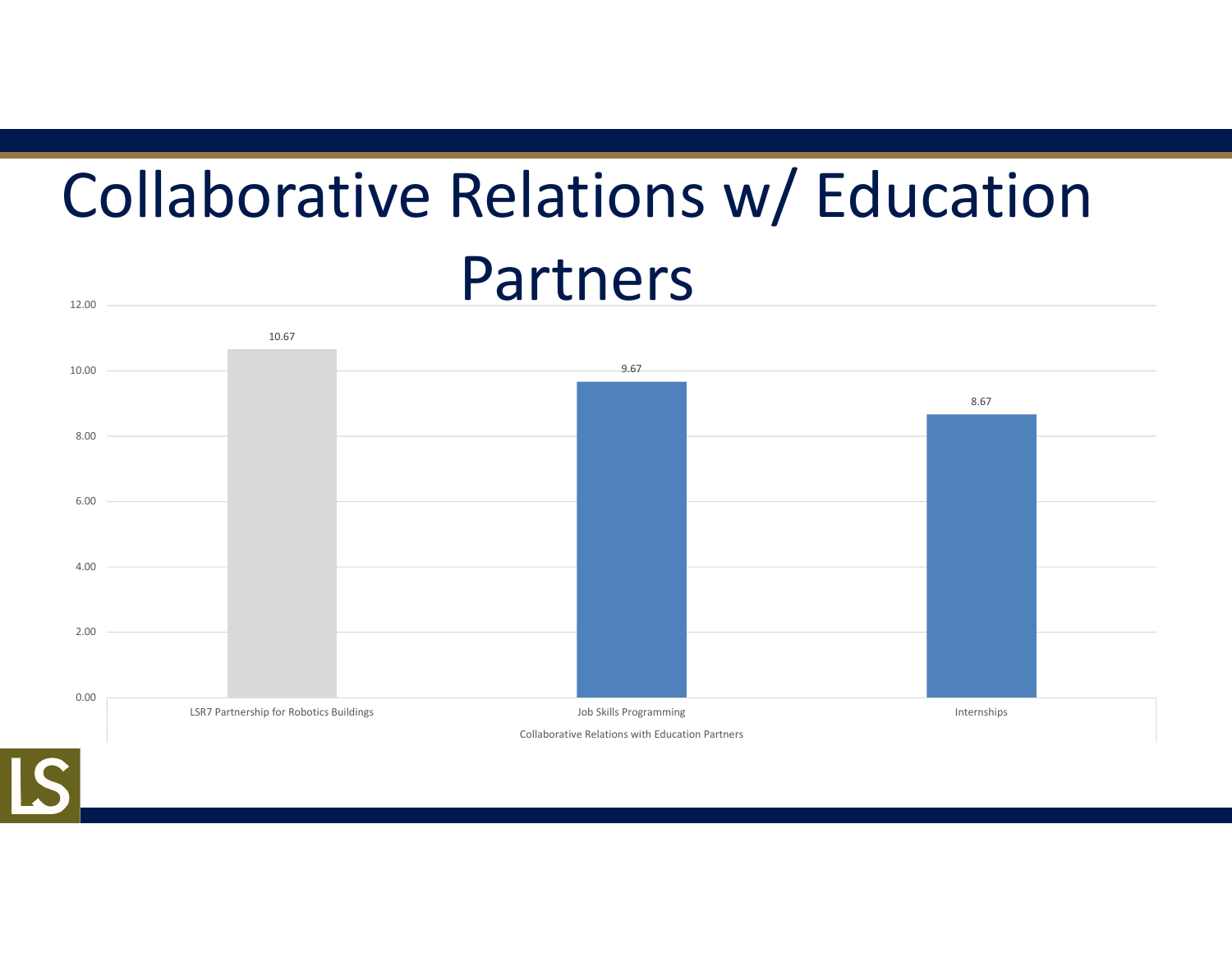#### Total Score